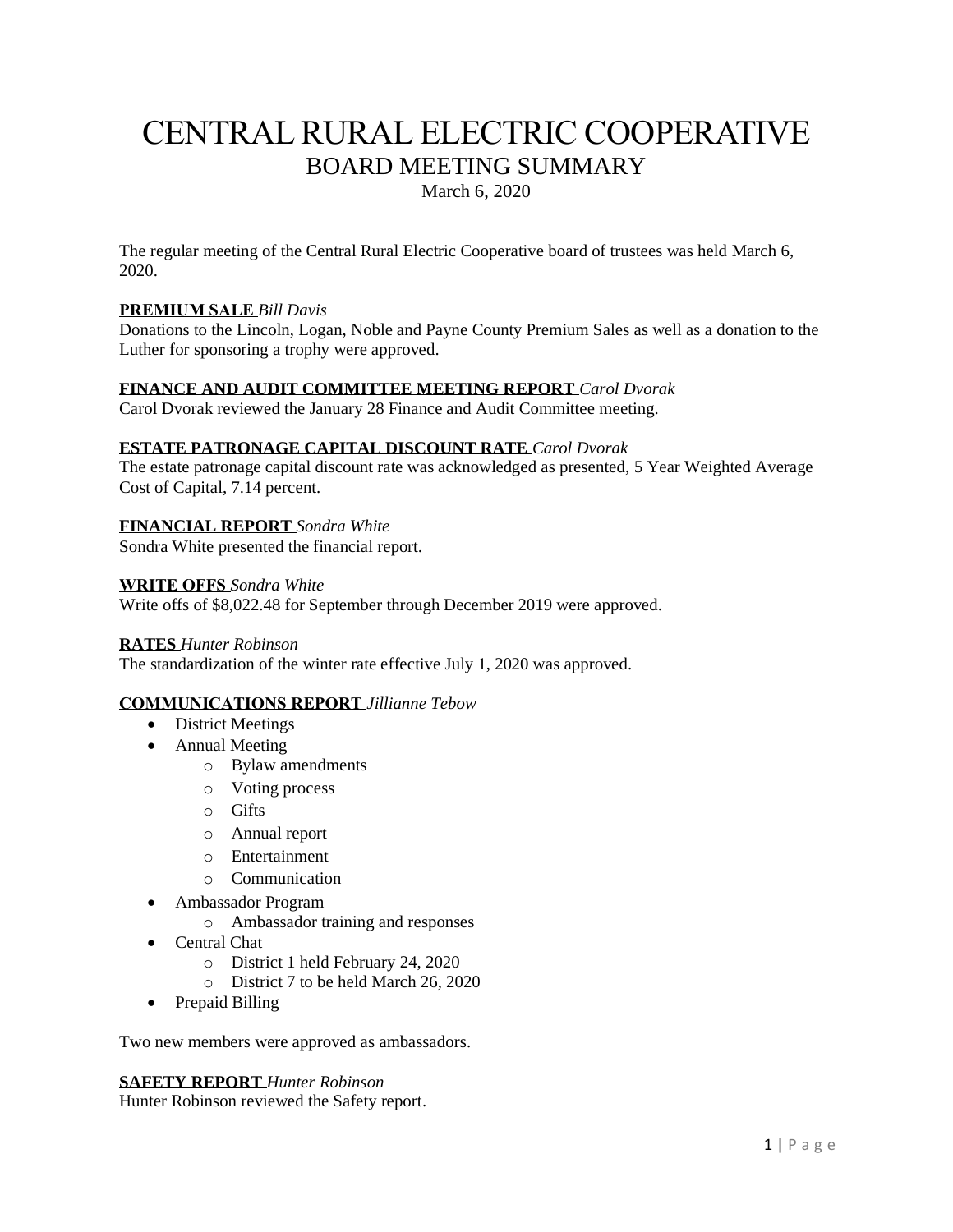## **MANAGER'S REPORT** *Hunter Robinson*

Hunter Robinson reported the following:

- Executive travel policy
- Broadband update
- Great Co-ops Consortium review
- Residential forecast analysis
	- o Heating and cooling days projection verses actual
- Annual meeting presentation review
- Campus vehicle charging

## **CEO AND ATTORNEY EVALUATION PREPARATION** *Hunter Robinson*

Hunter Robinson reviewed the CEO and attorney evaluation process.

**CENTRAL COMMUNITY FOUNDATION REVIEW** *Hunter Robinson*

#### Hunter reviewed the Central Community Foundation.

## **DISTRICT 7 MEETING CREDENTIALS AND ELECTION COMMITTEE** *Max Myers*

District 7 credentials and election committee members were approved.

**LEGAL REPORT** *Max Myers*

Max Myers presented the legal report to the board of trustees.

## **POLICY 207 HIPPA COMPLIANCE** *Max Myers*

Policy 207 HIPPA Compliance updates were approved as published.

## **POLICY 312 WAGE AND SALARY ADMINISTRATION** *Max Myers*

Policy 312 Wage and Salary Administration was approved as published.

# **POLICY 313 CAPITAL CREDITS** *Max Myers*

Policy 313 Capital Credits was approved with presented changes.

#### **POLICY 323 ACCOUNTING AND DISPOSING OF COOPERATIVE PROPERTY** *Max Myers*

Policy 323 Accounting and Disposing of Cooperative Property was approved as published.

# **REVIEW POLICY 618 HOLIDAYS** *Max Myers*

Policy 618 Holidays was reviewed.

# **REVIEW POLICY 202 CORPORATE COMPLIANCE** *Max Myers*

Policy 202 Corporate Compliance was reviewed.

#### **REVIEW POLICY 204 RECORD RETENTION** *Max Myers*

Policy 204 Record Retention was reviewed

#### **REVIEW POLICY 205 EQUAL EMPLOYEMENT OPPORTUNITIES** *Max Myers*

Max Myers presented recommended changes to Policy 205 Equal Employment Opportunities for review.

#### **KAMO REPORT** *Mark Pittman*

Mark Pittman presented the KAMO report including:

- Power deliveries
- Stillwater 138kV upgrade
- Lazy E Substation